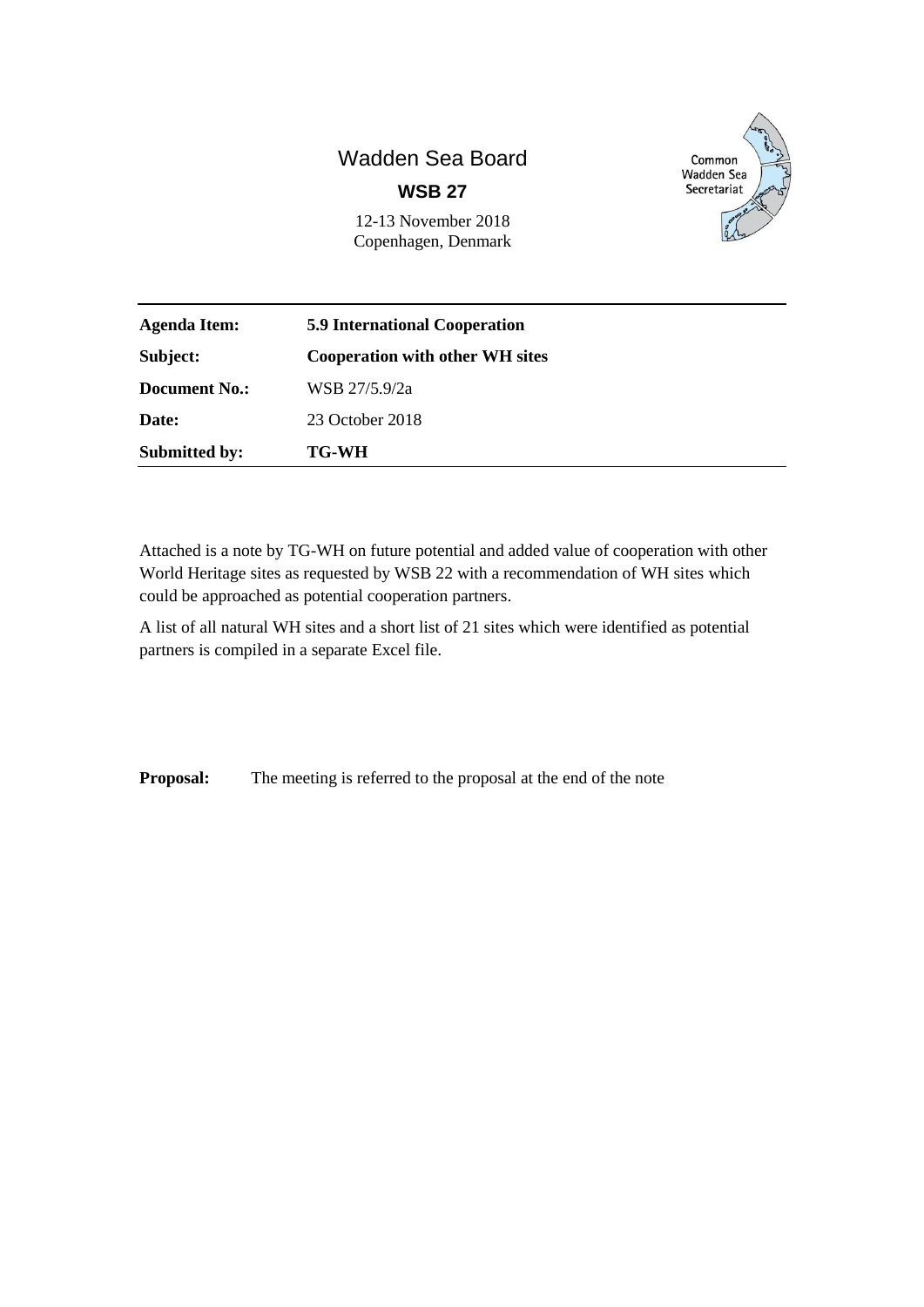## Future potential and added value of cooperation with other WH sites

#### **1. Background**

At the request of WSB 22, TG-WH discussed the future potential and added value of cooperation with other WH sites, specifically the proposed Memorandum of Understanding (MoU) with the Dolomites World Heritage site (proposed by the Secretariat to [WSB 21](http://www.waddensea-secretariat.org/sites/default/files/Meeting_Documents/WSB/WSB21/wsb_21-5.9-3_cooperation_dolomites.pdf) and [WSB 22\)](http://www.waddensea-secretariat.org/sites/default/files/Meeting_Documents/WSB/WSB22/wsb_22-5-9-2-dolomites_inventory_workplan.pdf)

TG-WH 24 acknowledged cooperation with other World Heritage sites as a chance for mutual learning, to also raise the profile of the Wadden Sea internationally and within the WH Convention, and to jointly support the protection of the OUV. With regard to the protection of intertidal ecosystems, successful cooperation has been established with West-African countries (WSFI), in particular Mauritania (WHS Banc d'Arguin, MoU since 2014). The TWSC also cooperates with Korea (MoU since 2009), which shares one of the most important tidal flat ecosystems of the Pacific coast with China. That tidal flat system is of similar global importance for flyways as the Wadden Sea.

TG-WH 24 also acknowledged the already existing cooperation and exchange in daily work with the Dolomites World Heritage site, specifically the exchange regarding a WH foundation, communication and marketing, and sustainable tourism, which should be continued.

In order to formulate a recommendation to the WSB on the future potential and added value of cooperation with other WH sites, TG-WH carried out an analysis of which sites could potentially be approached as MoU partner(s) based on an in-depth analysis prepared by the Secretariat.

#### **2. Methodology**

The analysis was carried out as follows.

1. **Entire List** (see separate Excel file): Overview of all 241 natural (206) and mixed (35) WH properties (included sites until July 2018, excludes the newly inscribed properties).

Detailed analysis of marine sites and European sites as well as selected sites outside of Europe, according to the following criteria: inscription criteria, marine site, marine components, transboundary site, cross-border character of the property, efforts/costs (e.g. travel effort, language barrier, practical constraints), mutual interests. Please note that due to lacking information not all of the 241 sites have been analysed in more detail.

- 2. **Short List** (see separate Excel file): As a result of the analysis above, 21 sites were identified as having a potential for cooperation because of mutual interests, low or medium effort/costs, or because of existing exchange or ecological importance (though they may require high efforts/costs).
- 3. Of these 21 sites, **six sites** were selected as potential cooperation partners because of their expected potential benefits of the cooperation for the Wadden Sea (**see Table 1**)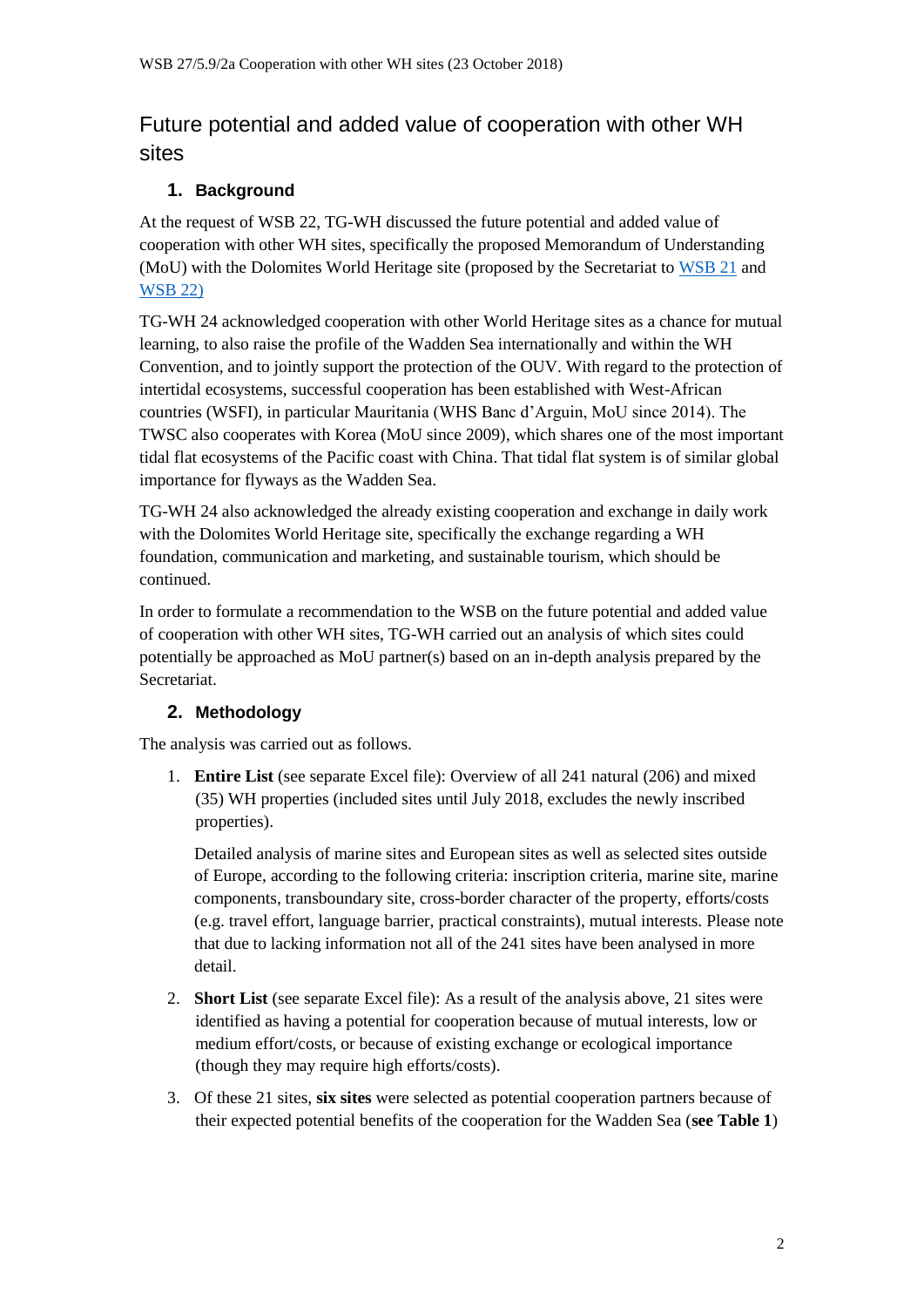### **3. Conclusion**

Thus far, international cooperation has focused on sites with similar ecosystem and management challenges, in particular to support the protection of tidal flat ecosystems of worldwide importance and conservation of migratory Wadden Sea birds depending on the East Atlantic Flyway, such as the cooperation with Guinea-Bissau in the 1990s, with West African countries (WSFI) since 2012, and the MoU with Banc d'Arguin (Mauritania) in 2014.

Cooperation with the WH sites Djoudj National Bird Sanctuary (Senegal) and Doñana National Park (Spain) is (or will be) carried out in the framework of WSFI.

With the inscription as a World Heritage site in 2009 (and extension 2014), additional topics and tasks such as sustainable tourism and regional development, engagement of local communities, education and awareness raising, and capacity building (see World Heritage Strategy) have resulted in the need to extend the cooperation to other sites also addressing these topics by sharing experiences and best practice solution.

The WH sites listed in Table 1 are six of over 240 natural sites which have similar interests and considerable experience in these topics:

- 1. High Coast/Kvarken (viii),
- 2. Dorset and East Devon Coast (Jurassic Coast) (viii),
- 3. West Norwegian Fjords (vii, viii),
- 4. Ancient and Primeval Beach Forests (ix),
- 5. The Dolomites (vii, viii),
- 6. Great Barrier Reef (vii, viii, ix, x).

An exchange with these sites currently takes place on an ad-hoc basis. In case of the marine sites (no. 1-3, and 6) this is done in the framework of the WH Marine Programme and in the upcoming PROWAD LINK project (no. 1-3 as network partners). The cooperation with the Beech Forests WHS so far consists only of exchange with the German partners (annual Jour fixe, joint workshops). An exchange with all sites would provide additional benefits for the Wadden Sea Cooperation (details see table 1).

With the exception of the Great Barrier Reef (GBR) (inscribed under all four nature criteria), the other marine sites are inscribed under criteria vii (beauty) and/or viii (geology). The Great Barrier Reef WHS has a great expertise in nature conservation management which would be very beneficial for the Wadden Sea Cooperation (e.g. strategic assessments and outlook reports). However, an effective exchange would require substantial additional resources in terms of staff hours and travel costs. Because of the high efforts needed, exchanges (expert meetings, site visits) with GBR have thus far merely taken place on an ad-hoc basis.

Given the Dolomites' seven years of experience, in particular their network approach to science and education and their successful establishment of a foundation, this cooperation would be mutually beneficial and, in fact of great value to the Trilateral Wadden Sea Cooperation in particular regarding sustainable tourism, stakeholder engagement, communication and awareness, and establishing a World Heritage foundation. An MoU would put this cooperation on a more formal footing and foster enhanced cooperation because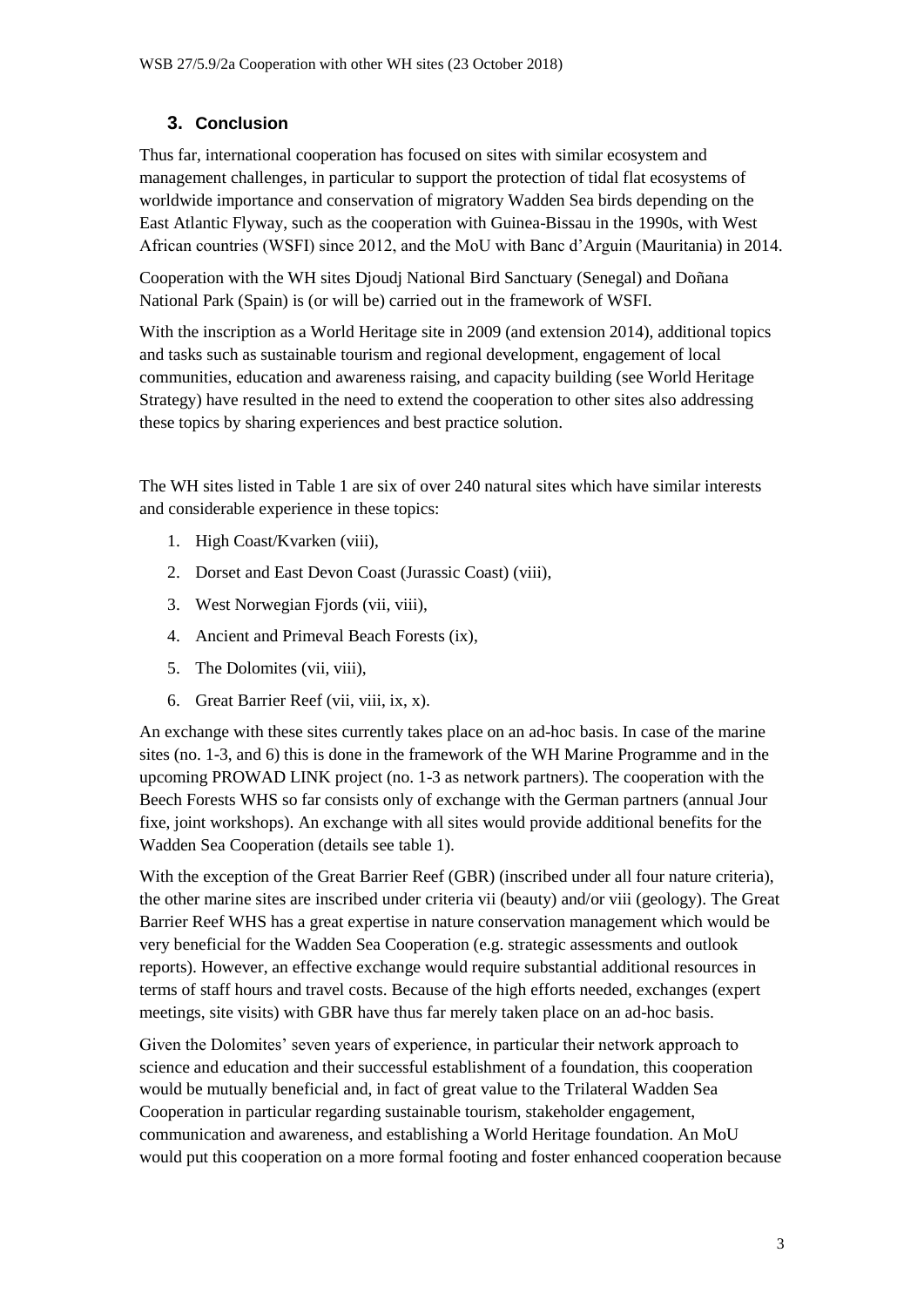planning of resources (staff hours, travel costs) would give a reliable framework for cooperation for a longer timer period on both sides.

#### **4. Proposal**

- 1. To continue and strengthen the cooperation with European WH marine and coastal sites (High coast/Kvarken, Dorset and East Devon Coast - Jurassic Coast) and the West Norwegian Fjords in the framework of the WH marine programme and within the PROWAD Link project.
- 2. To continue the cooperation with the Beech Forests WHS via regular exchange with the German site managers concerning WH communication and management of protected sites including visitor management and sustainable tourism.
- 3. To continue the exchange with the Great Barrier Reef WHS on the current level. If a more intensive cooperation in the framework of a MoU is desired, this would require substantial additional resources.
- 4. To continue the cooperation with the Dolomites WHS on concrete activities at the current level, such as ITB, 10<sup>th</sup> anniversary, study visits, joint events),
- 5. To postpone the decision on an MoU to a later stage taking into account the results of the TWSC review process, with reference to the analysis of existing workloads and resource limits.